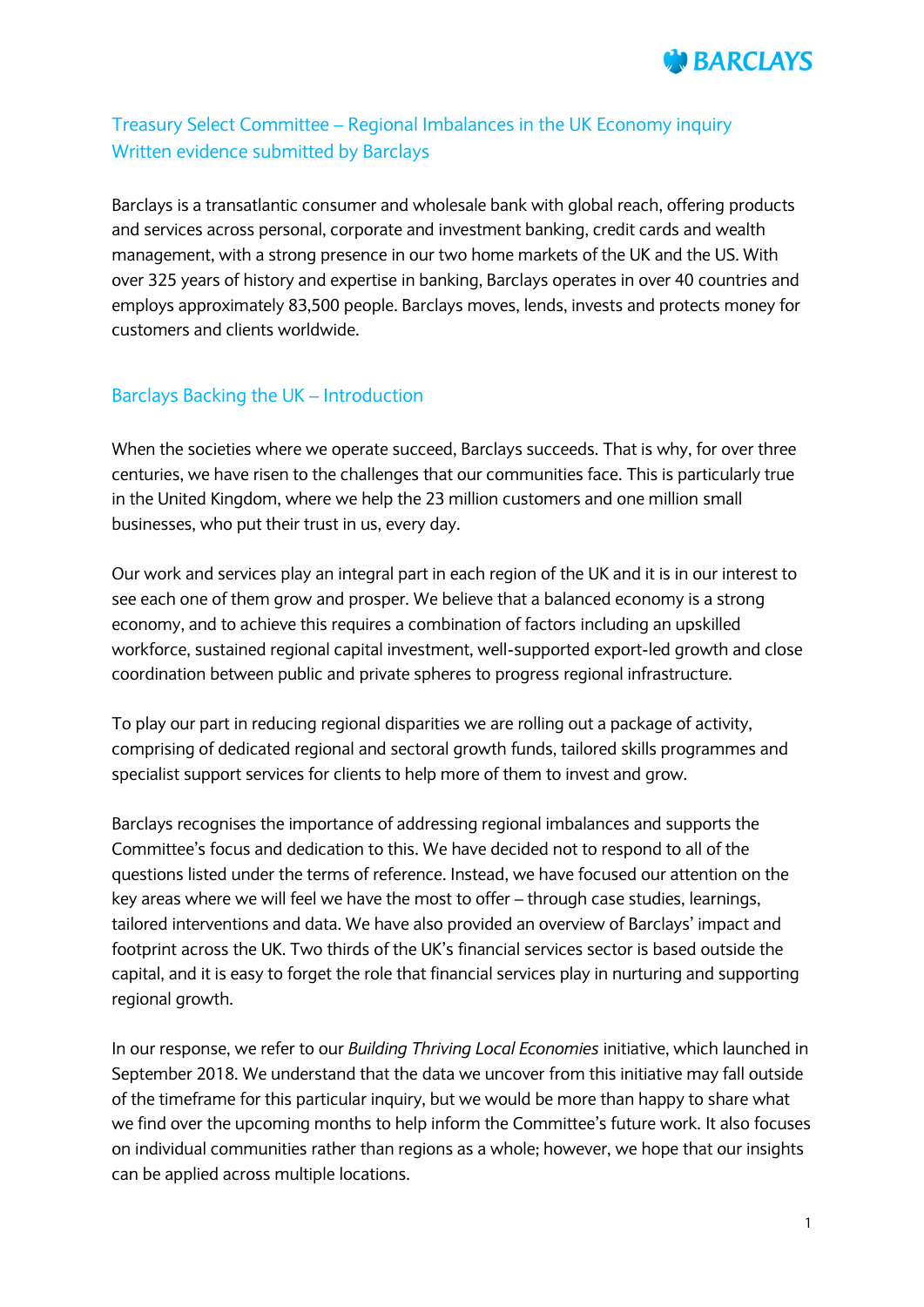

The questions we have addressed in our response are as follows:

- *Inquiry question: What lessons can be learnt from the success or otherwise of programs designed to promote regional economic growth so far? What are the future interventions that the UK should consider?*
- *Inquiry question: How effective have regional bodies, for example combined authorities, cities, Local Enterprise Partnerships, been in promoting strong growth across all areas of the UK?*
- *Inquiry question: What are the most significant regional imbalances in the UK i.e. is it the imbalance between London/southeast and other regions; between towns and cities; or between urban and rural areas?*
- *Inquiry question: What light does new regional economic data being produced shed on regional imbalances?*

### Barclays' footprint across the UK

- We serve 23 million customers and a million small businesses.
- In 2017, we added £13.6bn to the UK economy, and our banking services sparked a further boost of at least £53.9bn.
- From our branches to our technology centres and trading floors, we directly employ over 48,000 people in high quality jobs. Our new Glasgow campus will accommodate up to 2,500 people, doubling our workforce in Scotland.
- We lead the largest network of business Relationship Managers of any UK bank with 1,500 local experts ready to help businesses in every town and city.
- Our £14bn nationwide SME fund was launched earlier this year to reinforce our commitment to local businesses.
- Hosted over 100 Building Business Resilience Clinics across the country to support businesses through Brexit.
- Our 24 Barclays Eagle Labs provide a community resource for inventors, innovators and mentors nationwide.
- Last year, we established a new trade centre in Birmingham dedicated to helping over 1,000 UK businesses to export.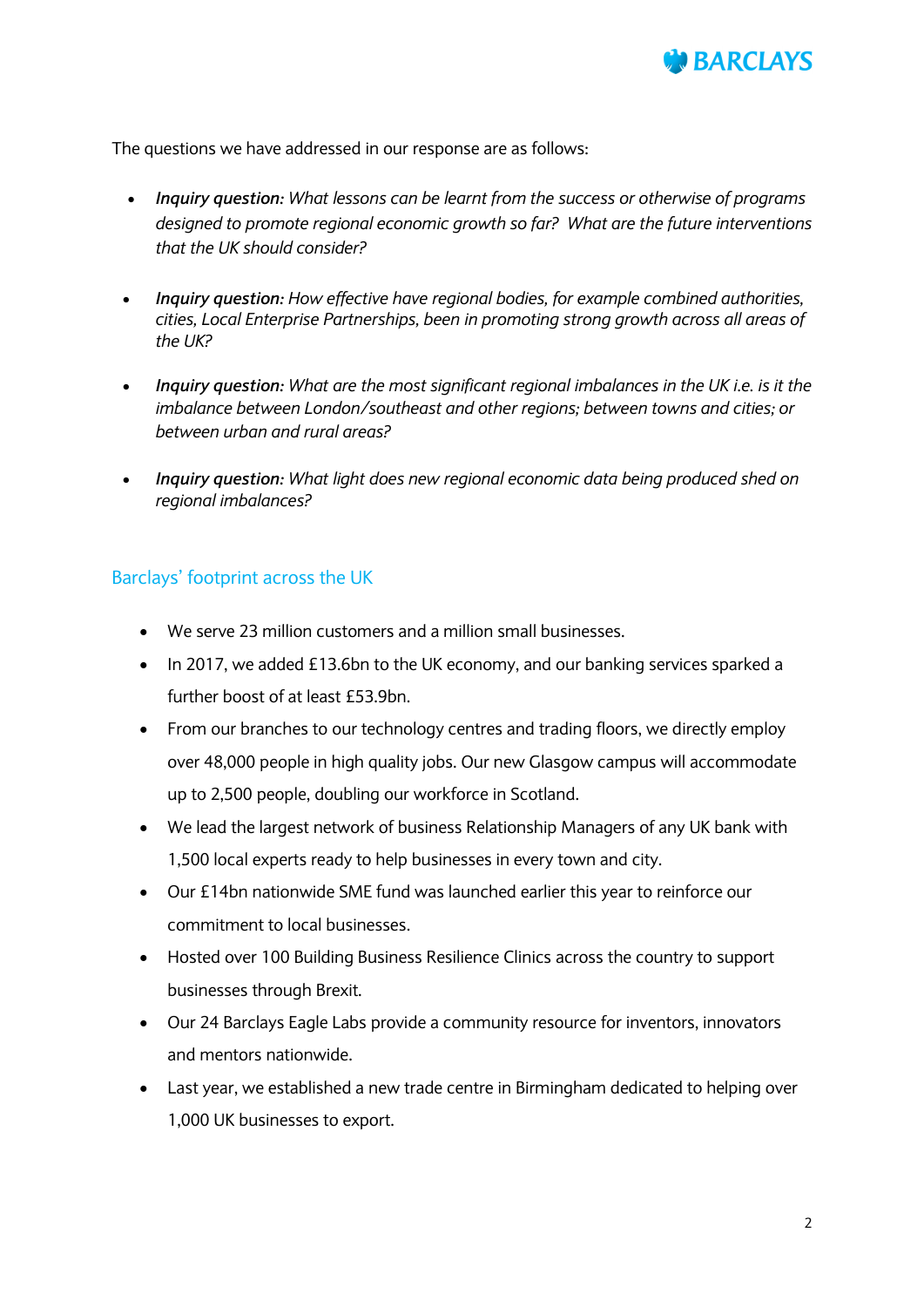

#### **Barclays' locations**

We fully believe in the power of regional employment and our multiple sites across the UK show this. Barclays' takes a sustained, holistic approach to investing in these areas, and where possible we try to support the broader community, beyond our staff members. We care about the communities we operate in, and wish to see our investment in our sites as an opportunity for the local area as a whole, rather than just for our business.

#### **Barclays in the North West**

#### Radbroke, Barclays Technology Centre

We realised many years ago that technology and digital capability were becoming intrinsically linked to modern life and the skills required for this would be in high demand. The Barclays Technology Centre in Knutsford, Cheshire has historically had a workforce of around 2,500 people, and in the past two years we have increased that to nearly 5,000 roles, including areas like software development and cyber. We have also welcomed over 500 apprentices to the site – with a strong and growing percentage being women. We are now one of the biggest employers in the North West. Recently, we announced major investment plans for Radbroke that will create a world-class place of work for even more colleagues, above our current 5,000 staff members, over the next few years.

#### Manchester City Centre

We have recently acquired a second site in Manchester City Centre, immediately next door to our current office. The space will have capacity to accommodate an additional 400 colleagues.

### **Scotland – Tradeston, Glasgow**

Last year, Barclays announced plans to build a new state-of-the-art campus in Glasgow. The campus will bring colleagues from across Glasgow together in a purpose built site, which will lead to a significant regeneration of the local area. Once completed, the campus will be able to accommodate up to 2,500 additional people, doubling Barclays' current workforce in Scotland. The site will play a crucial role in developing and deploying the technology that customers and clients rely on and which is the foundation for our future success.

#### **East Midlands - Northampton**

We are currently one of the largest employers in the area, with a campus that accommodates up to 3,000 people. We are also insourcing 300 roles to the site this year. As a community, Barclays Northampton supports local companies and charities, including The Princes Trust to give young people in the area a chance to develop real life employment skills. We are also a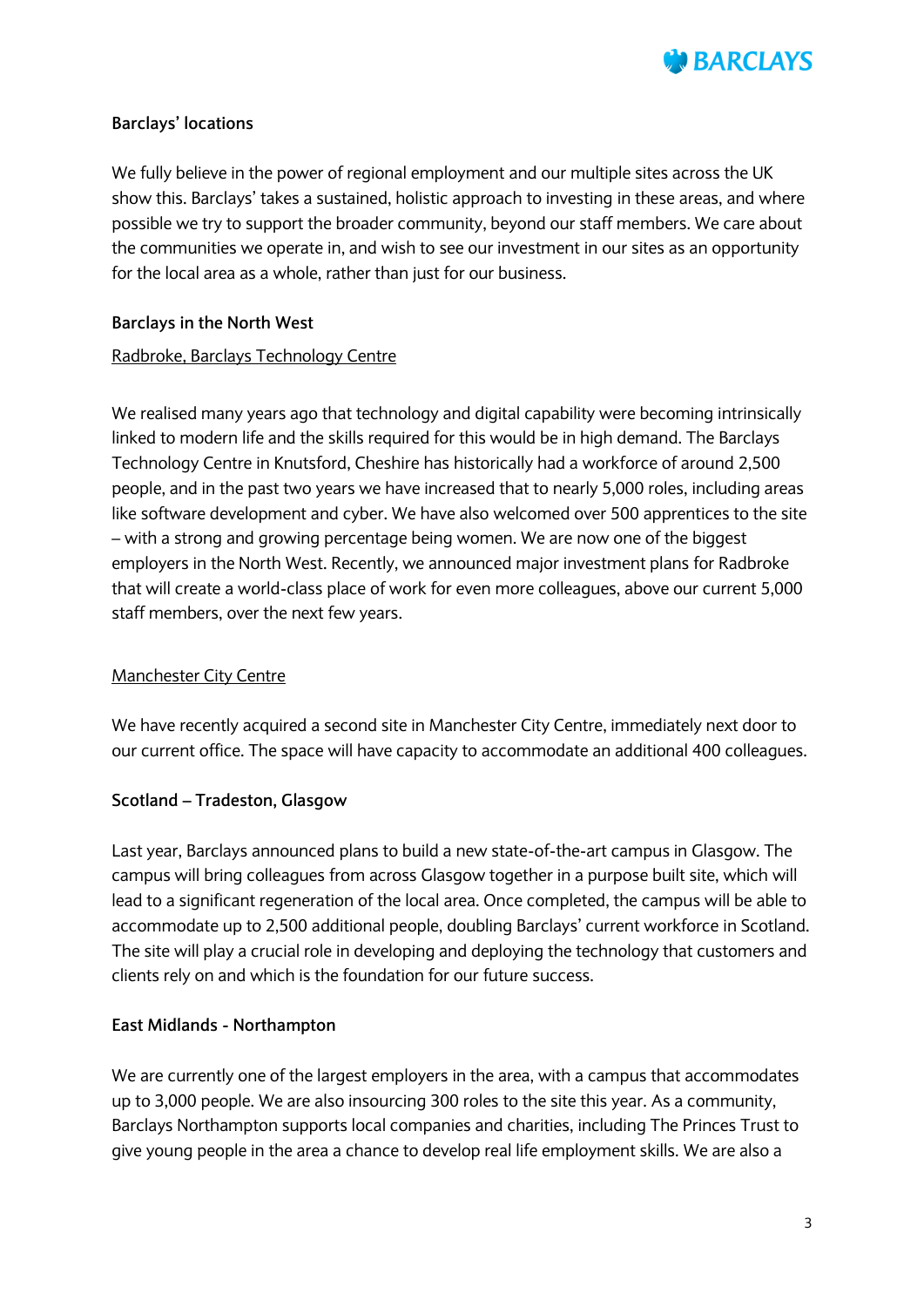

founding member of the Silverstone Technology Cluster, supporting high performance technology and engineering businesses in the area.

#### **Eagle Labs UK Network**

Barclays Eagle Labs are spaces to help entrepreneurs and ambitious businesses collaborate, innovate and grow. In addition to promoting collaborative innovation, the Labs enable access to, and training on, new and emerging technologies in the 'fourth industry revolution' such as AI, blockchain, 3D-printing and the Internet of Things. We now have 24 Eagle Labs across the country supporting over 500 resident businesses. Eagle Lab residents and alumni have raised c. £427m and created 318 new jobs.

22 of the 24 Eagle Labs are outside of London, and many are aligned to specific industries, which lean into regional specialities – for instance, a centre of excellence for medtech prototyping in Salford, a greentech Lab in Cardiff, and one focussed on aviation technology on the Cranfield University campus near Milton Keynes.

Besides acting as flexible work spaces, the Labs host events open to the community; for example, in 2018 we hosted over 400 AI Frenzy events, which are informal evenings for businesses and individuals interested in AI to learn more about the technology, with over 4,000 people in attendance.

### Promoting regional economic growth - Barclays interventions

The below answer is aligned to the following question/s:

 *Inquiry question: What lessons can be learnt from the success or otherwise of programs designed to promote regional economic growth so far? What are the future interventions that the UK should consider?*

### **Building Thriving Local Economies**

We believe that economic success comes from the hard work of people and businesses in local communities around the UK. It is difficult to drive local economic success from 'the centre'; and we need to look at how this can be addressed 'from the local up'. With our *Building Thriving Local Economies* initiative, we are doing exactly that. The initiative aims to understand the drivers and barriers to local economic success and support local communities across the UK.

We will be partnering with local stakeholders such as community and business groups, schools and college leaders and local authorities to learn about different types of economies and commit to action on the ground – beyond our day-to-day products and services – to help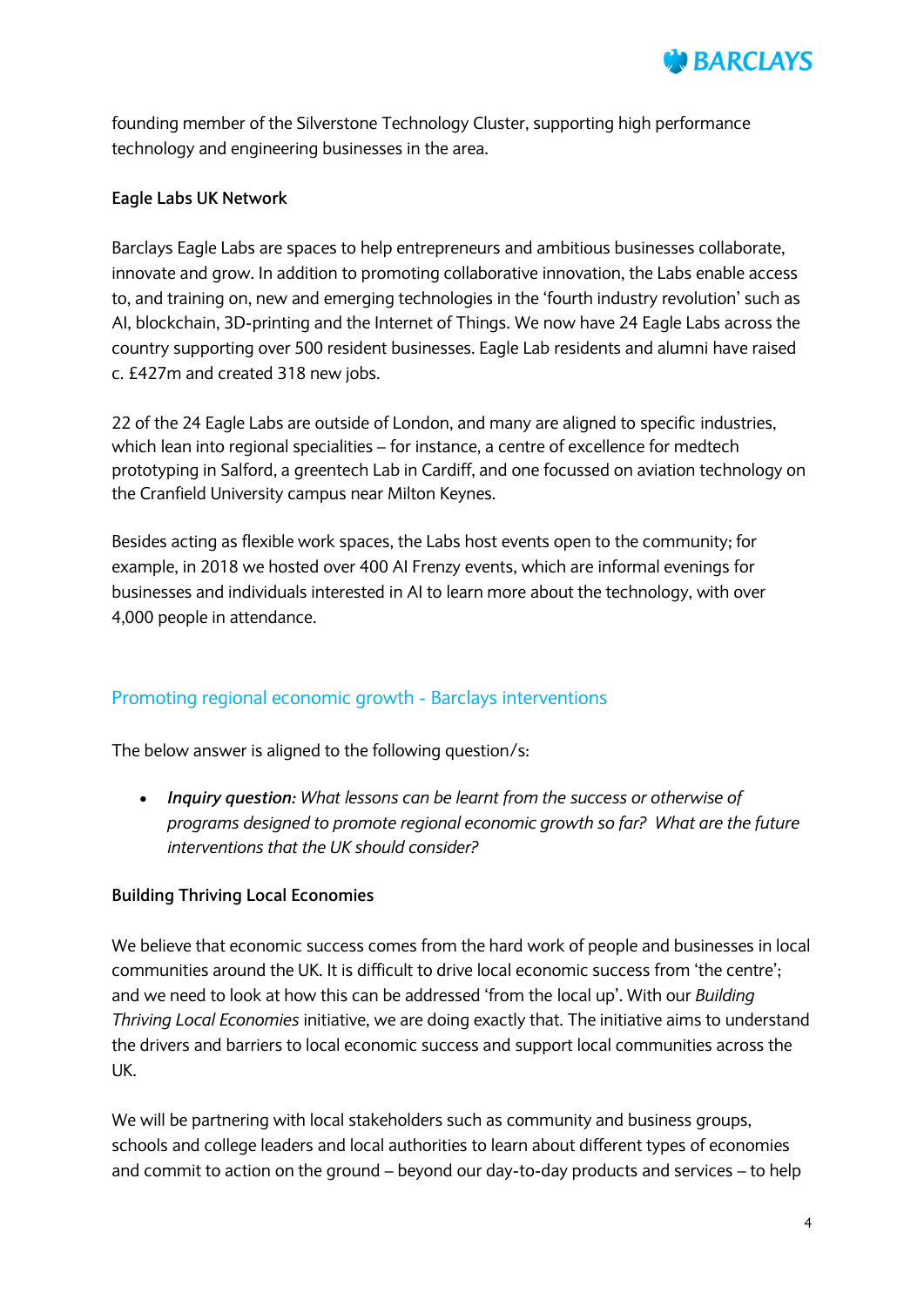

those economies thrive. It will be delivered through four pilot areas in geographically different parts of the country. One will be in a metropolitan area; one in a town; one in a rural area and one in a coastal community. We have already launched two pilots, in Bury, Greater Manchester (metropolitan pilot) (September 2018) and Kilmarnock, Scotland (town pilot) (June 2019). We are due to announce our additional pilots in coastal and rural areas in the coming months.

We will undertake local research in each area to better understand the economy on the ground and develop insights into the key opportunities and challenges, which exist in different areas. These insights will inform specific actions which Barclays will commit to deliver on the ground in each pilot. These core actions or pillars, which focus on skills development, training opportunities, raising aspirations and helping businesses to scale, will be independently measured, so that we can assess the impact of our interventions over time. We intend to share this information with local stakeholder partners and national decision-makers. However, we understand that some of the things that we do will succeed; and some will fail. We believe it will be every bit as valuable to learn from what has not worked as what has.

#### **Our first pilot: Bury, Greater Manchester – Metropolitan pilot**

We launched our first pilot in Bury, Greater Manchester in September 2018. We decided on Bury, as it is broadly typical in terms of metrics across income, employment, educational attainment and business start-up level to other areas. As a result, what we learn in this first pilot should not only be relevant to Bury, but will hopefully be of use to a broad range of other places across the UK.

Highlights of our actions in Bury include a collaboration with the Cambridge Judge Business School, to create the Barclays Scale Up Academy, which five Bury SMEs have attended to receive coaching in management skills to help them strategically lead and grow their business. We have also provided intensive employment interventions through our LifeSkills programme. We have mentored students from 11 secondary schools – predominantly working with Looked After Children and Year 9 students who were performing below their target level – in financial capability training, CV writing and interview techniques, as well as helping to develop their core transferable skills such as problem solving and creativity. We hope to continue our work with another group of students across Bury schools in the new academic year.

#### **Our second pilot: Kilmarnock, Scotland – Town pilot**

Our second pilot launched in June in Kilmarnock, Scotland. According research conducted by YouGov with SMEs in Kilmarnock, just three in ten (28%) businesses feel optimistic about the local economy citing Brexit (43%) and rising wage demands (41%) as the biggest challenges facing them in the 12 months ahead. The research also showed a particular concern around skills, only one in ten (12%) of Kilmarnock organisations think applicants have the right skills to match their jobs and 72% of organisations think school children are not effectively prepared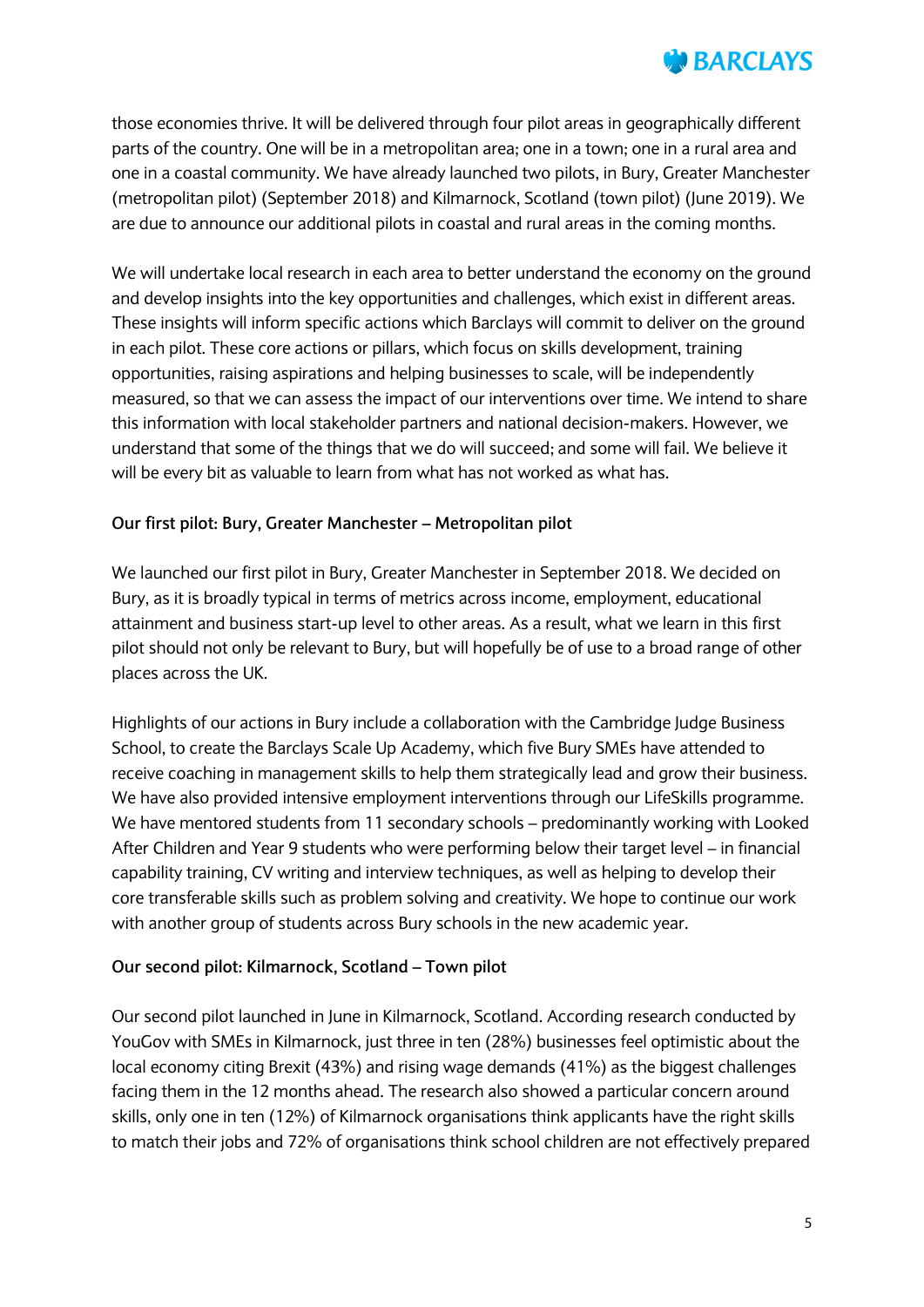

for the world of work.<sup>1</sup>

Our first tailored intervention in Kilmarnock will therefore be bespoke LifeSkills sessions for 12- 14 year olds delivered across all Kilmarnock high schools starting in September 2019. The activity will be aligned to Skills Development Scotland's Certificate of Work Readiness and our objective is to boost the aspirations of children and adults by introducing bespoke interventions to help them be ready for the future world of work, and match the skills that businesses nationwide are seeking. As the pilot progresses, we will look to expand our interventions. For example, we will explore what more can be done to support start-ups, SMEs and entrepreneurs through bespoke business growth support.

### **LifeSkills created with Barclays**

The Barclays LifeSkills programme aims to support 11-24 year olds by equipping them with the core, transferrable skills needed for the workplace, such as CV writing and interview skills, problem solving and creativity. Working with teachers, parents and businesses, we provide free tools, tips and work experience opportunities to help boost a young person's confidence, motivation and employability. Since 2013, more than 8.3 million young people have participated in the programme. Later this year, we will be extending the programme to the whole of the UK workforce. Last year, LifeSkills and NatCen published a report into the scale and nature of the employability skills gap across the UK; you can read the findings [here.](https://home.barclays/content/dam/home-barclays/documents/news/2018/Barclays%20Lifeskills%20report_v10.pdf)

#### **Supporting SMEs**

**.** 

Barclays has launched several funds designed to support the UK's SMEs. Nationally, we launched a £14bn SME fund to reinforce our commitment to local businesses, the backbone of our economy. Broken down by sector and region, our finance funds available to businesses in 2019 include a £1bn Housing Delivery Fund, a £500m Northern Powerhouse Fund, a £370m Midlands Growth Fund, and a £200m Agricultural Fund.

We also provide support through events and sessions, which aim to provide practical advice as well as facilitating business networking. We have hosted a range of business clinics focusing on cyber security and digital capabilities, and most recently, we hosted over 100 Building Business Resilience Clinics across the UK to support businesses through Brexit. The clinics focus on managing cash-flow and working capital, exporting goods abroad, supply chain management and labour.

### **Eagle Labs Global Connect programme**

In July, Barclays announced the launch of our Global Connect programme, consisting of tailored three-day events in San Francisco to help UK start-ups tap into one of the world's

<sup>1</sup> *Barclays launches first Scotland pilot to supercharge economies in local towns*, 11 June 2019 <https://home.barclays/news/press-releases/2019/06/barclays-launches-first-scotland-pilot-to-supercharge-economies-/>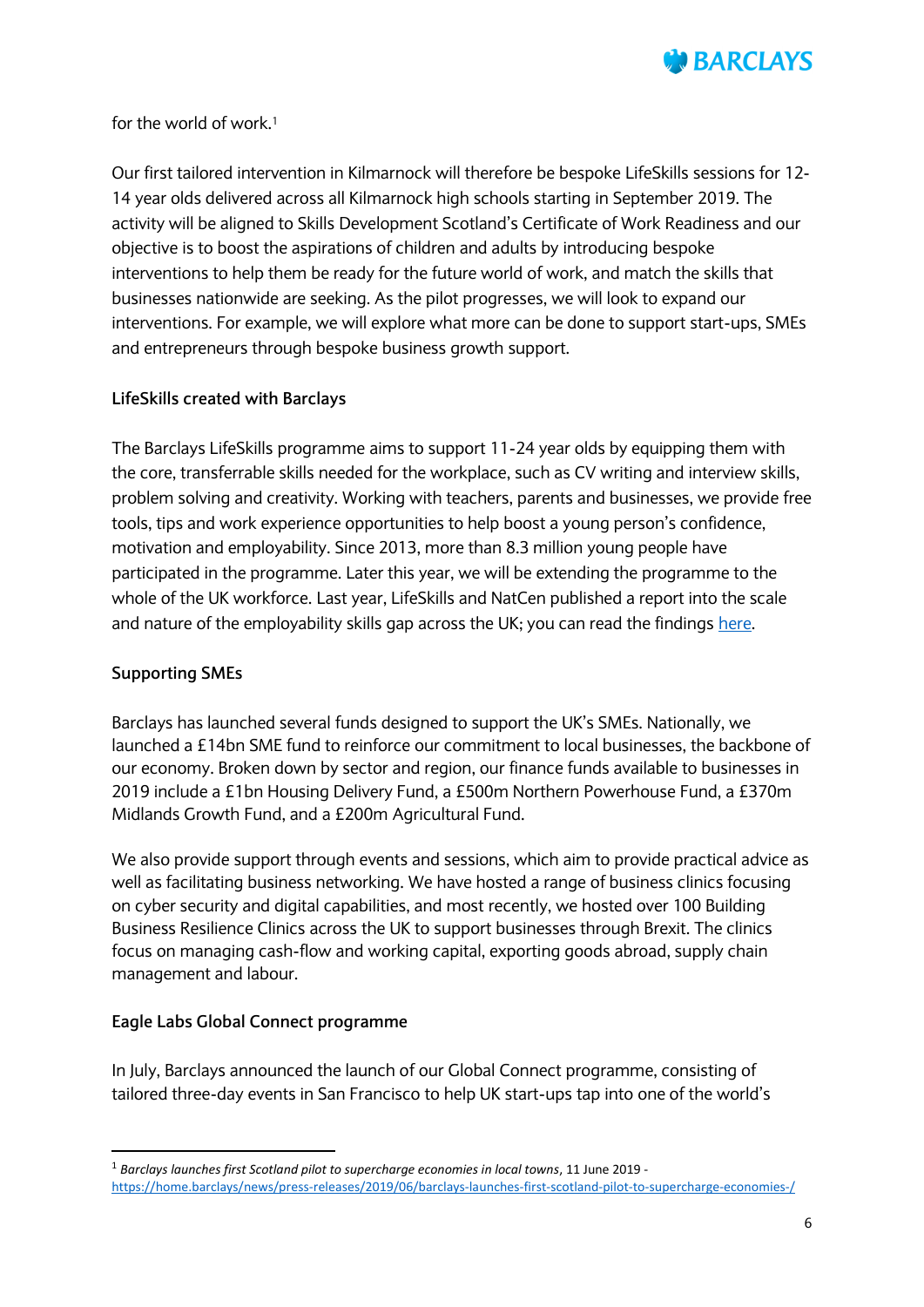

leading innovation ecosystems.

Each Global Connect programme will focus on a key industrial sector or region of the UK. Barclays aims to deliver up to three by the end of this year, with up to 20 UK entrepreneurs taking part in each. Places are open to any high-growth UK start-up, whether they bank with Barclays or not.

The first Global Connect programme will take place in September, made up of leading agritech businesses that aim to boost productivity in food production and farming. The second cohort will be comprised of entrepreneurs based in the Manchester area, identified by local marketing agency MC2 to showcase the talent of one of the UK's regional economies.

### Regional bodies and initiatives – Barclays' partnerships

The below answer is aligned to the following question/s:

 *Inquiry question: How effective have regional bodies, for example combined authorities, cities, Local Enterprise Partnerships, been in promoting strong growth across all areas of the UK?*

We believe that regional bodies have a role to play in promoting regional growth and reducing disparities. They are primed to deliver growth, provide tailored interventions and sharpen local efforts to help growth. However, the effectiveness of each of these bodies will vary and will heavily depend on the individual organisations.

It is vital that the private sector contributes to delivering strong growth across the UK too. Barclays collaborates in various ways with combined authorities, Local Enterprise Partnerships (LEPs), the British Business Bank and the devolved nations to achieve this. We are also supporters of several regional Government initiatives.

#### **Northern Powerhouse**

Barclays was the first bank to become one of the Government's official partners in the Northern Powerhouse scheme, and we have a Barclays' representative on the Northern Powerhouse Partnership Board.

In May 2018, we announced a £500m Growth Fund for SMEs across the North of England. The five-year initiative offered small and medium sized local businesses a range of lending options that support day-to-day cashflow, expansion, investment and growth as well as support from a team of over 500 dedicated regional Relationship Managers.

#### **Midlands Engine**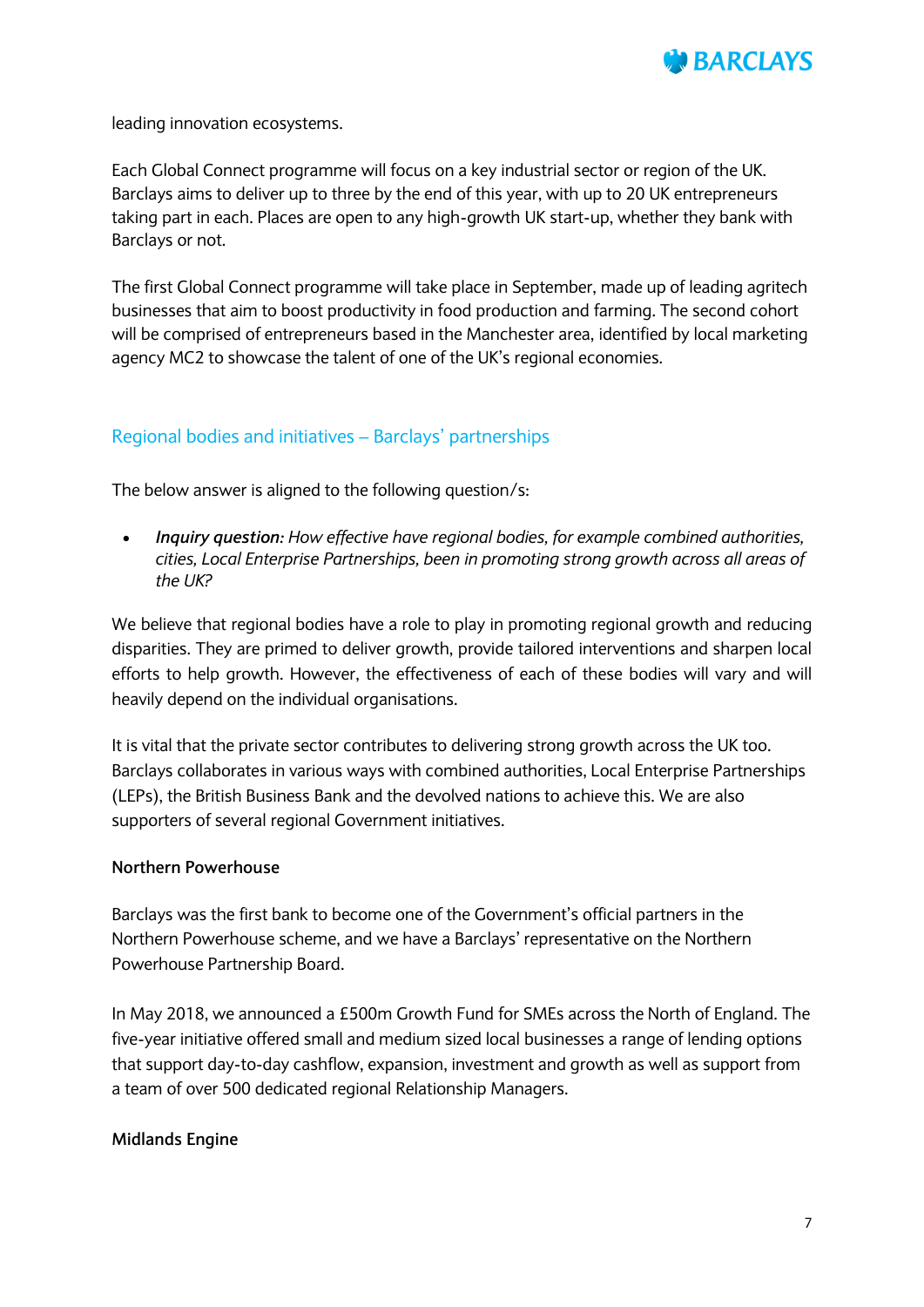

Barclays launched a dedicated £370m Midlands Growth Fund for SMEs to help generate sustainable economic growth across the region. We did this to boost the government's Midlands Engine Investment Fund (MEIF). We also offered SMEs access to our business expertise and support through our team of 320 Relationship Managers as we look to help create even more support for business growth at all stages of the supply chain, and to realise the region's potential to achieve economic growth through enterprise.

### Supporting regional growth and enterprise

The below answer is aligned to the following question/s:

- *Inquiry question: What are the most significant regional imbalances in the UK i.e. is it the imbalance between London/southeast and other regions; between towns and cities; or between urban and rural areas?*
- *Inquiry question: What light does new regional economic data being produced shed on regional imbalances?*

#### **Regional differences**

Although there may be imbalances between the capital and other regions, between towns and cities; or urban and rural areas, we feel it is important to acknowledge that there are also differences within regions themselves. These variations will hinge on the different types of industries, ambitions and leadership capabilities of the individual areas. Many areas may be entrepreneurial in nature but have different levels of access to growth funding or support.

When considering business development in the regions, there tends to be a focus on the levels of growth funding. However, there also needs to be consideration around the broader support available such as education/mentoring on leadership and management capabilities. The skills agenda is vital in terms of economic growth and improving productivity. We are keen to see education providers and businesses work closely together to ensure students are leaving the education system with the skills businesses are looking for in order to address future employment needs. It can be challenging to engage with businesses on this but it is something that needs addressing in the long term. There also appears to be a perception that LEP Growth Hubs are for start-up businesses only but there needs to be better awareness of their broader reach. We believe the LEPs, intermediaries and banks play a key part in generating this awareness and interest.

#### **Barclays Investment Bank**

Investment banks are vital in ensuring local economies can grow and maximise their potential in creating jobs, building infrastructure and developing industries. When businesses in all parts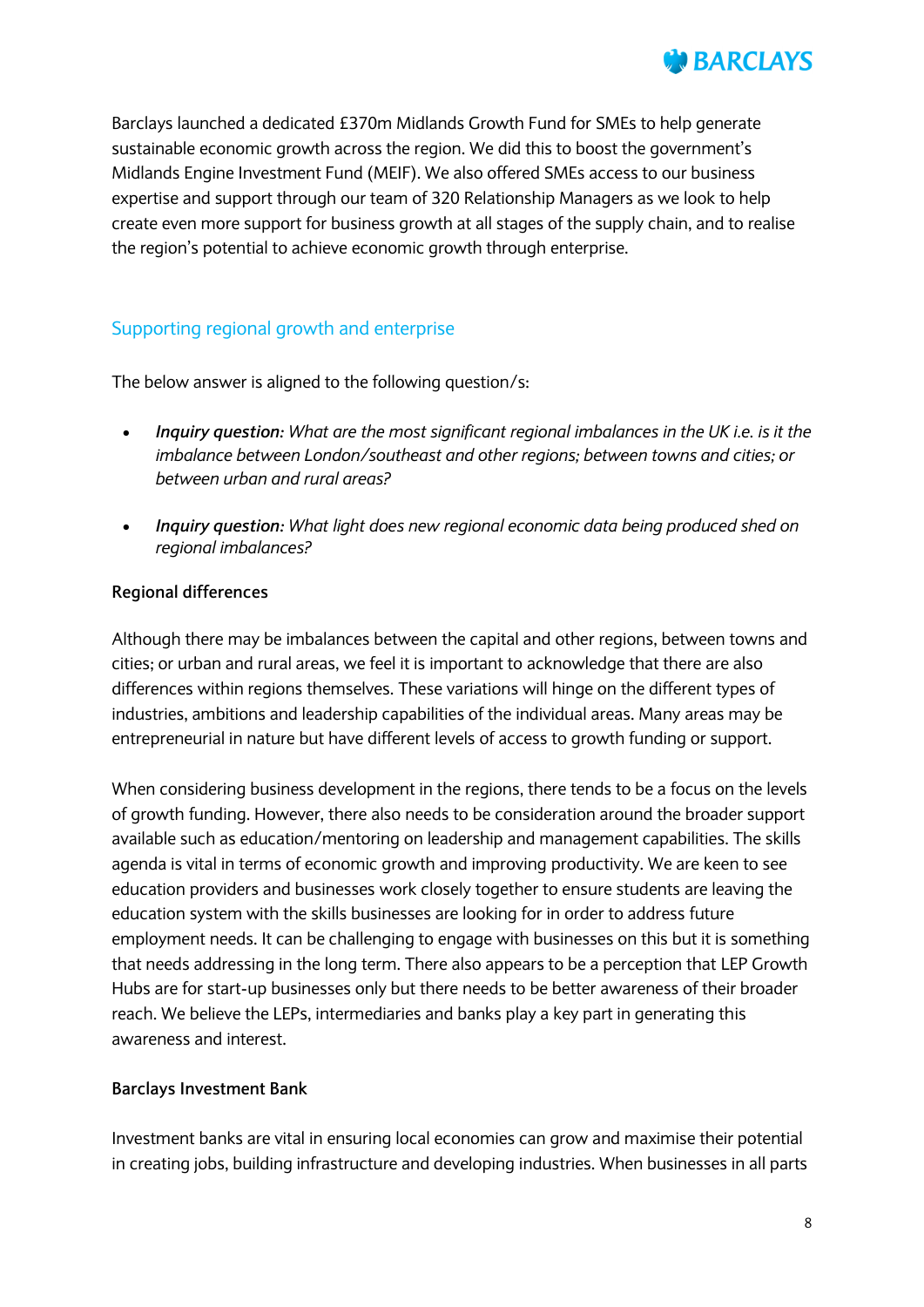

of the country want to expand and fulfil their ambitions, they often use the power of the capital markets to do so. The ability to access global capital markets gives UK regions the ability to thrive and amplify their potential. This function works best when the bank has a deep understanding of the region and has strong commercial links through its Business and Corporate Bank. We are proud to be the UK's only domestic investment bank, which makes us uniquely placed to assist businesses grow to their full potential, wherever they may be based.

### **Regional capital markets**

There is an assumption that capital markets are only of benefit to London and can be a cause of the disparities between the capital city and other regions. However, this is a misconception, with capital markets playing a crucial role in channelling investment across the UK economy. In essence, capital markets have a significant role in everyone's day-to-day lives.

Last year Barclays published a report '*The impact of capital markets on the real economy in the UK'* with the think tank New Financial. The report highlights the relevance of capital markets to people's lives in the North West. It discovered:

- Capital markets have provided support to over 900 companies that are based or have significant operations in the North West – these companies employ more than 600,000 people.<sup>2</sup>
- Approximately, one million jobs in the region are supported by companies that use capital markets.<sup>3</sup>
- More than 100 companies based in the North West have raised more than £35bn in the equity, corporate bond and syndicated loan markets over the past five years. <sup>4</sup>
- An estimated £3bn a year is provided for local infrastructure funding through capital markets, and £1bn a year is invested in local commercial real estate by asset managers.<sup>5</sup>
- Capital markets play a role in consumer credit, more than £80bn of mortgages, nearly £10bn in lending to SMEs, and nearly £10bn in annual insurance premiums. <sup>6</sup>

# **Conclusion**

**.** 

<sup>2</sup> *'The Impact of Capital Markets on the Real Economy in the UK'*, June 2018, Barclays and New Financial – page 3

<sup>3</sup> Ibid.

<sup>4</sup> Ibid.

<sup>5</sup> Ibid. 6 Ibid.